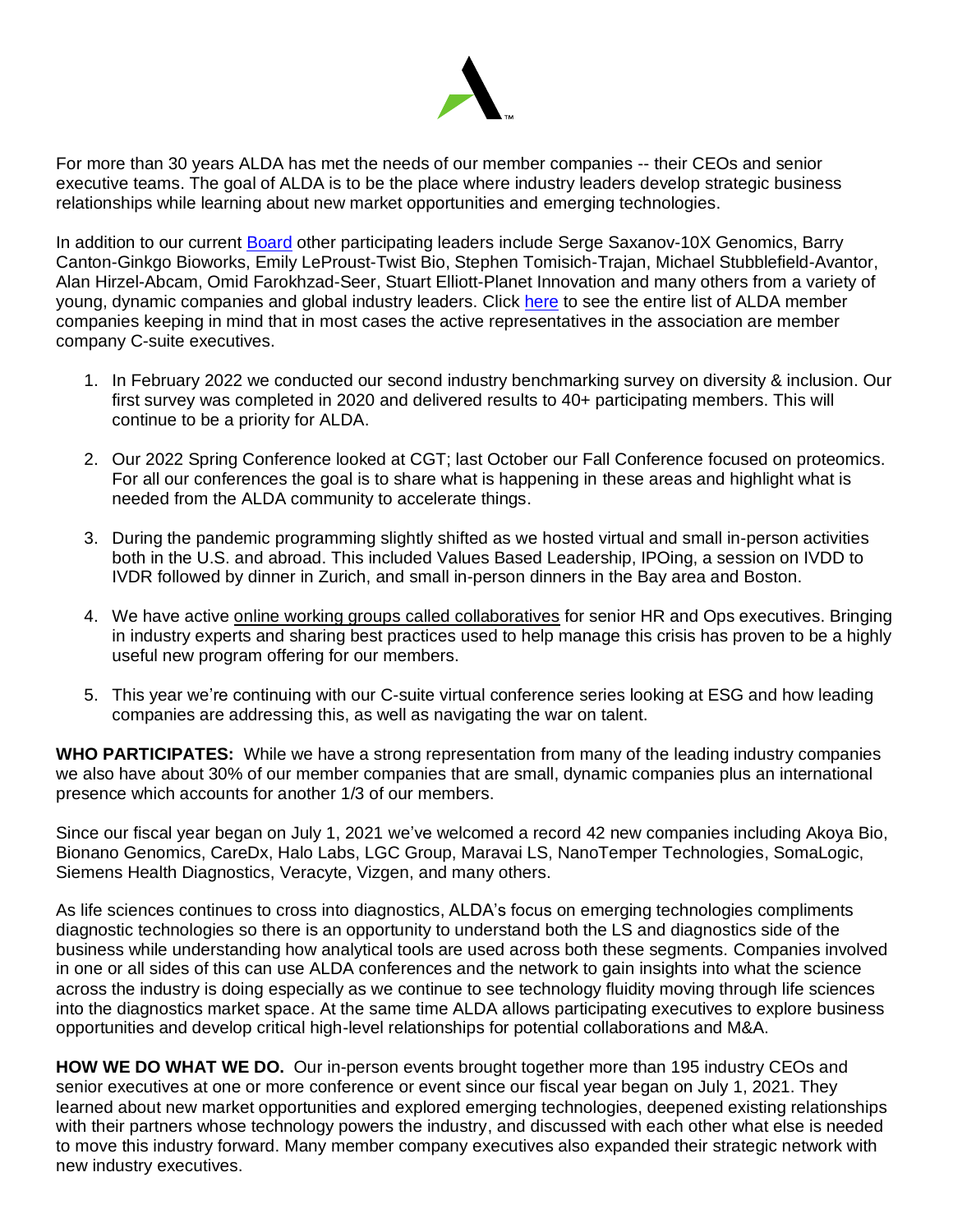Members connect during our meetings but also have access to a directory with every member company's official and alternate representative.

Today's virtual and in-person meetings provide member executives with the critical opportunity to stop and think about that strategic side of their business and share visions for technology and applications while developing high-level business relationships with key global executives in the industry.

**YOUR TIME AND MEETING CONTENT** – As you and your team work to grow and expand your company we understand that time is a valuable asset. With that in mind to get the most out of membership we believe you and members of your senior management team should allocate 3-5 days a year to attend one or both of our semi-annual conferences and when possible consider participating in our online meetings. While the networking is focused and powerful, ALDA's Senior Executive Conferences are 'a must'.

**Spring 2022 Program Overview:** As mentioned, in May 2022 our Spring Senior Executive Conference focused on Cell & Gene Therapy.

- Program Opener: **Chip Heath,** New York Times Best-Selling Author and Professor, Stanford Graduate School of Business
- **Carl June,** Professor in Immunotherapy in the Department of Pathology and Laboratory Medicine University of Pennsylvania spoke on Monday
- We closed the Spring program with retired four-star general, **General Stanley McChrystal**, former commander of US and International Security Assistance Forces (ISAF) Afghanistan and the former commander of the nation's premier military counter-terrorism force, Joint Special Operations Command (JSOC).

Click [here](https://thealda.org/2022-spring-sr-executive-conference/) to review the entire program detail.

**OTHER VALUES:** ALDA is where members can access industry guidance and information and stay connected with/get to know other industry leaders. For established executives or those interested in an exit strategy or moving their business in a different direction, it's a great place to learn about the new technologies and meet the executives running both established companies and young dynamic companies. We capture more than 70% of this industry's market share but as we mentioned, close to 1/3 of our membership is small dynamic companies under \$10M in annual revenues.

The association also holds these smaller meetings:

- One conference a year for Service Executives (virtual),
- One conference a year for Marketing & Sales executives (virtual),
- Two regional in-person dinner meetings one in Boston and one in San Francisco, and
- Several trade show breakfast meetings this year at conferences including AMP, AACC, Analytica, SLAS and ECCMID.

Our calendar of events (updated regularly) can be viewed on the homepage.

**DATA:** Some members choose to participate in a Compensation Survey (click [here](https://thealda.org/market-data/survey) to see more details). We conduct this every year with data collected in February from participants and the final report delivered to those participating members in late June-early July.

Earlier we mentioned launching an industry diversity and inclusion benchmarking survey in 2020 with more than 40 companies submitting data. This survey was conducted again in early 2022 with the expectation that this will continue each year to help our members track industry progress in this critical area.

Our Industry Assessments Report is a global report, delivered quarterly to all members and we also have three other market reports below are provided to participating companies only:

- Global Lab Instrumentation Bookings Report
- Bio-Research Reagents Market Report
- Microplate Reader Report